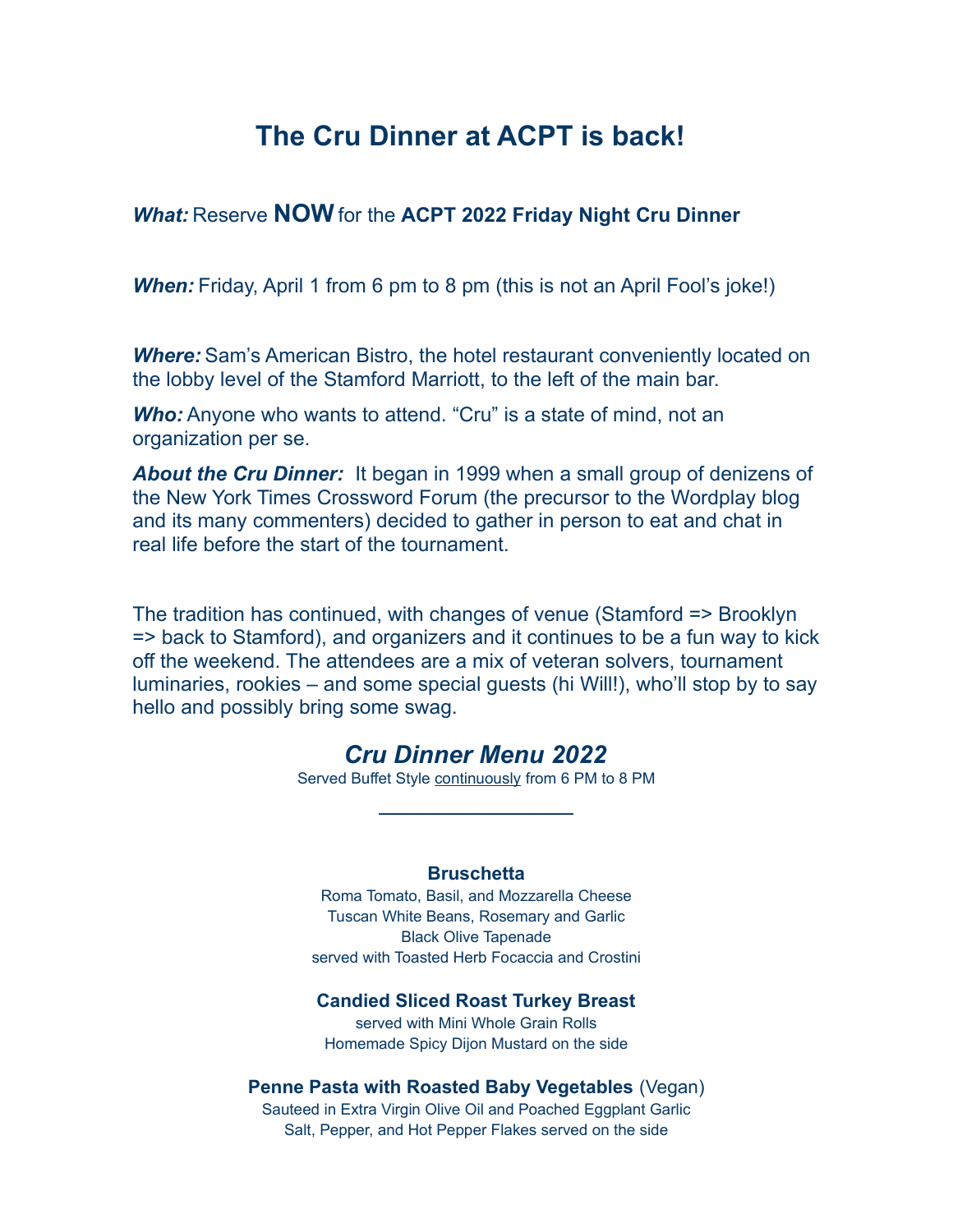Cheese Toppings will be available and served on the side

#### **Salad Bar**

Romaine Greens, Cucumbers, Peppers, Onions, Carrots, Tabbouleh, Couscous, Sprouts and Seeds A selection of 3 Dressings and Croutons on the side

### **An Assortment of Mini Cannoli and Sliced Fresh Fruit**

**Regular Soda, Diet Soda, Regular Coffee, Decaf Coffee, and Tea**

**\*\* Adult Beverages may be purchased at the adjacent bar. \*\***

 $\overline{\phantom{a}}$  . The set of the set of the set of the set of the set of the set of the set of the set of the set of the set of the set of the set of the set of the set of the set of the set of the set of the set of the set o

**\$45.00 per person** *including tax and tip*

# **If you're staying at the Marriot, you can charge your dinner to your room. If not, please bring the** *exact amount* **in cash**

*Admittance to the Cru Dinner* will be **by reservation only** as the room can accommodate a little over 80 people comfortably. Reservations will be closed at that point. As most regulars know, we generally fill up so if you're planning to be there on April 1<sup>st</sup>, please reserve your spot soon as possible!

We will have a wait staff person (or two) attending to our buffet so that no matter when you arrive between 6 and 8, everything on the menu will be available. Before you leave for the evening's activities, we recommend that everyone in attendance throw a dollar or two into a hat to thank our servers for what I expect will once again be excellent service.

# **OK. You got me. How do I sign up?**

*Reservations* can be made simply by emailing [chris1aldrich@gmail.com](mailto:chris1aldrich@gmail.com?subject=CRU%20Dinner)

with the (1) number, (2) names, and (3) email addresses

of those who will be attending

with **Cru Dinner** in the subject line. (this is important!)

If you're an ACPT rookie and/or a Cru Dinner rookie, let me know that also.

All attendees will receive an email confirmation.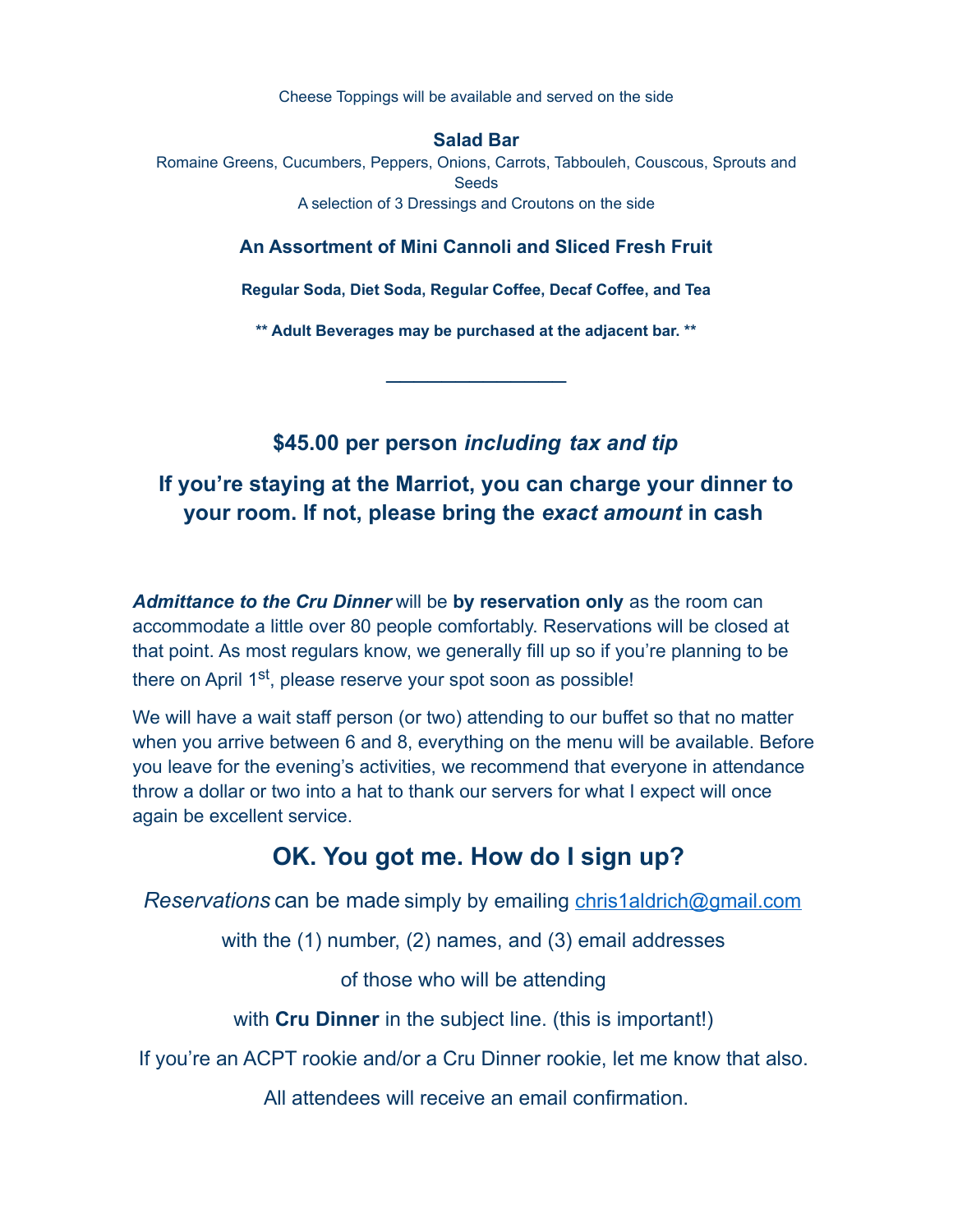As stated above, we are limited to a maximum of about 80 people so please **do not wait** until the last minute. We anticipate 2022 will once again be a sell-out.

# **FAQs**

# **What is the CRU?**

Essentially, anyone who ever contributed in any way to the old NY Times Crossword Puzzle Forum or the many successor venues. It's a big tent and if you'll be attending this year's edition of the ACPT, you're in the CRU.

# **Do I have to register for the tournament to attend the Cru Dinner?**

No, but your dinner must be charged to a room if you're staying in the Marriott or paid in cash (exact please) if you're not.

### **If I get held up in traffic and don't arrive until after 7, will I still eat?**

Yes. Everything on the menu will be replenished regularly and available for the entire 2 hours.

# **This is my first tournament and I'm afraid I'll feel out of place at a dinner where everyone knows everyone else.**

About 30% of 2022 Cru Dinner attendees will be first timers, a distribution that has traditionally worked best for everyone. Feelings of unease will disappear in 5 minutes. Maybe quicker. Guaranteed! Remember, every veteran was once a rookie.

# **Will I have time to get to the Friday evening program and wine and cheese reception?**

Those venues are just across the lobby. There will be plenty of time. And Will Shortz will stop by following his Judges' Dinner so when he leaves for the evening's activities, that will be your cue.

### **More info?**

Check out this interview of Mike Alpern, erstwhile Cru Dinner organizer, with Deb Amlen in the NYT Wordplay blog in 2013 [http://wordplay.blogs.nytimes.com/2013/03/07/a-c-p-t-2013-how-to](http://wordplay.blogs.nytimes.com/2013/03/07/a-c-p-t-2013-how-to-have-fun/)[have-fun/](http://wordplay.blogs.nytimes.com/2013/03/07/a-c-p-t-2013-how-to-have-fun/)

**What if I have any other questions?** Email me: [chris1aldrich@gmail.com](mailto:chris1aldrich@gmail.com?subject=CRU%20Dinner)